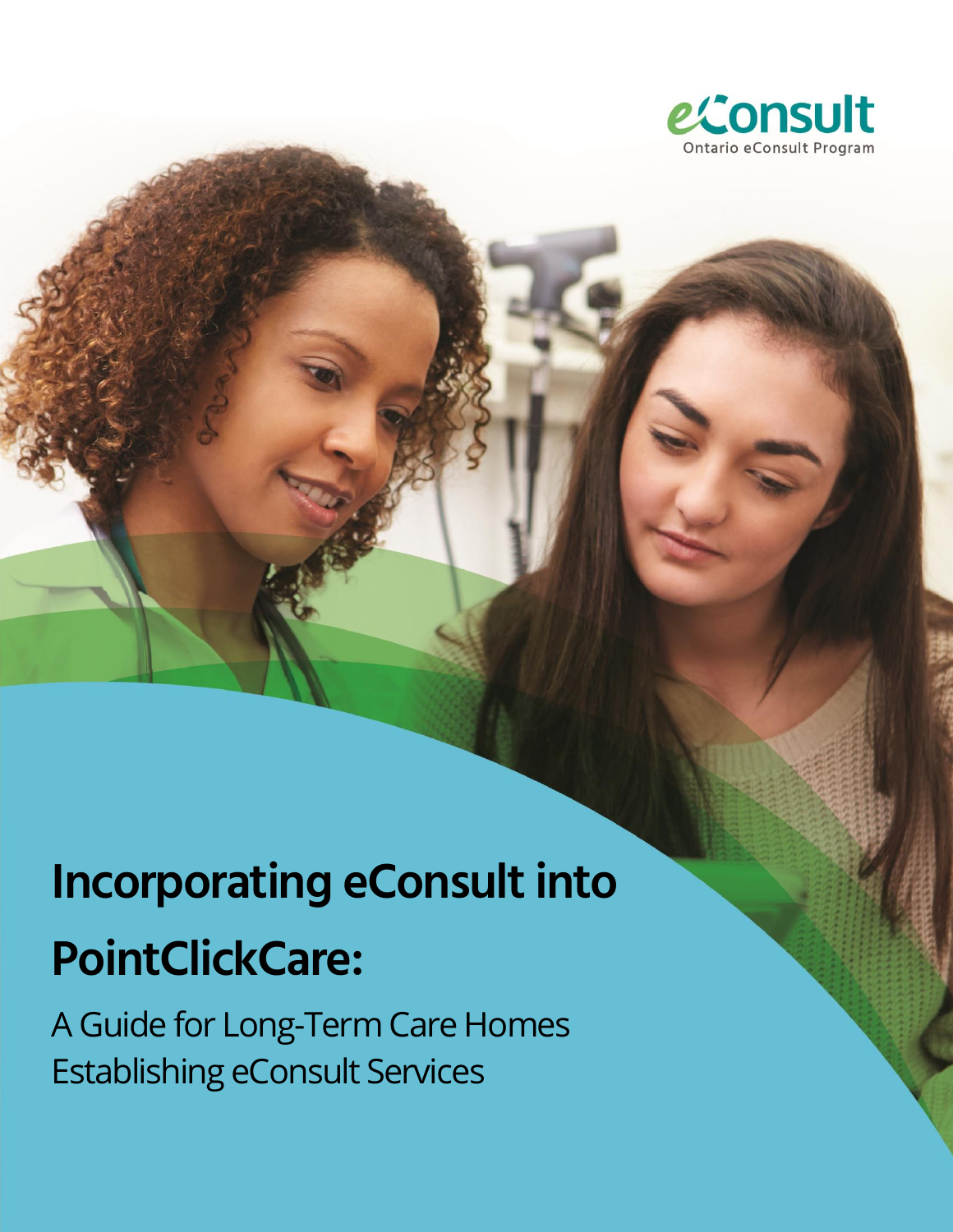# **Purpose of this Guide**

This guide is for long-term care homes establishing eConsult services. It provides an overview of the initial set up needed to facilitate an integrated workflow for using the eConsult service with the PointClickCare (PCC) platform. This workflow allows the physician or nurse practitioner to submit an eConsult case and make record of the case in PCC. It also allows for the option of implementing a delegate model for submitting eConsult cases. It may be adapted to a long term care home's existing systems and EMR platform.

## **Progress Notes in PointClickCare**

Two new progress note types will need to be created in PointClickCare to facilitate an integrated workflow. The first should be for new eConsults (ex. "eConsult – New") and the second for follow up content on an existing eConsult case, such as the response from the specialist or additional questions sent by the provider about the case (ex. "eConsult – Follow Up" or "eConsult – Response").

## **Progress Note Type 1: New eConsult**

| Progress Notes - Internet Explorer                                           | $\Box$<br>--- | $\mathbf{x}$ |
|------------------------------------------------------------------------------|---------------|--------------|
| https://www1.pointclickcare.com/care/chart/ipn/newipn.jsp?ESOLclientid=92227 |               |              |
| <b>New Progress Note</b>                                                     |               |              |
| <b>Resident:</b>                                                             | Q             |              |
| Type: Econsult - NEW<br>v                                                    |               |              |
| This note is a follow up to:                                                 |               |              |
| Care Plan Item or Task:                                                      | clear         |              |
| $\frac{1}{2}$ Time: 23 $\vee$ 07 $\vee$<br>Effective Date: 3/16/2018         |               |              |
|                                                                              |               |              |
| Specialty:                                                                   |               |              |
|                                                                              |               |              |
|                                                                              |               |              |
|                                                                              |               |              |
| Text:                                                                        |               |              |
|                                                                              |               |              |
| ⊻ Show on Shift Report                                                       |               |              |
| Show on 24 Hour Report                                                       |               |              |
| Show on MD/Nursing Communications Report                                     |               |              |
| <b>Edit Care Plan Immediately</b>                                            |               |              |
| Position: Physician                                                          |               |              |
| Created By:<br>Created Date: 3/16/2018 23:07:15                              |               |              |
|                                                                              |               |              |
| <b>Save As Draft</b><br>Sign & New<br>Cancel<br>Sign                         |               |              |
|                                                                              |               |              |

Use the above image as an example for the New eConsult progress note type in PCC. Ensure there are fields for the specialty type and the requesting provider's question.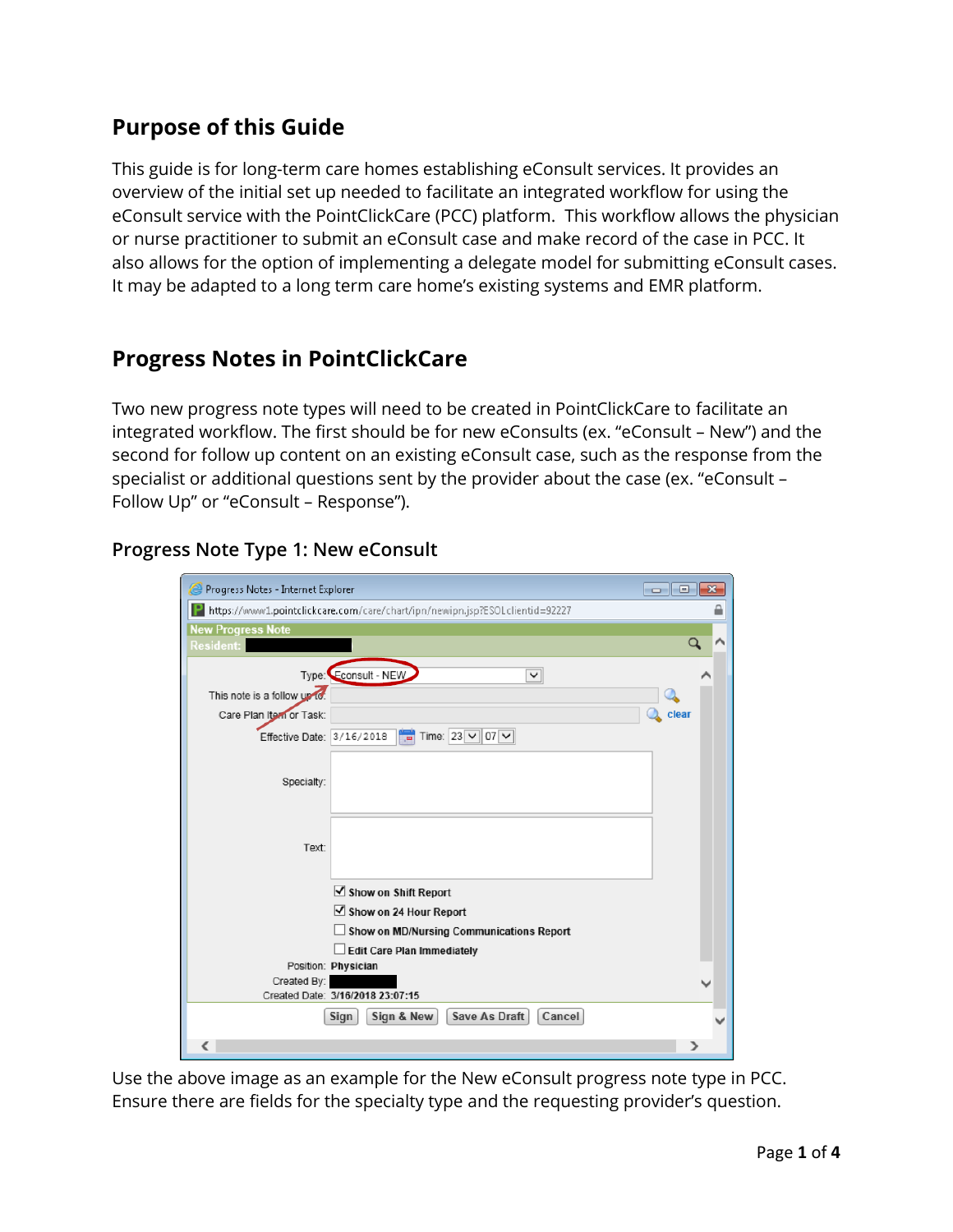## **Progress Note Type 2: eConsult Follow Up**



Use the above image as an example for the eConsult Follow Up progress note type in PCC. Simply ensure there is a text field to which the specialist's response can be copied.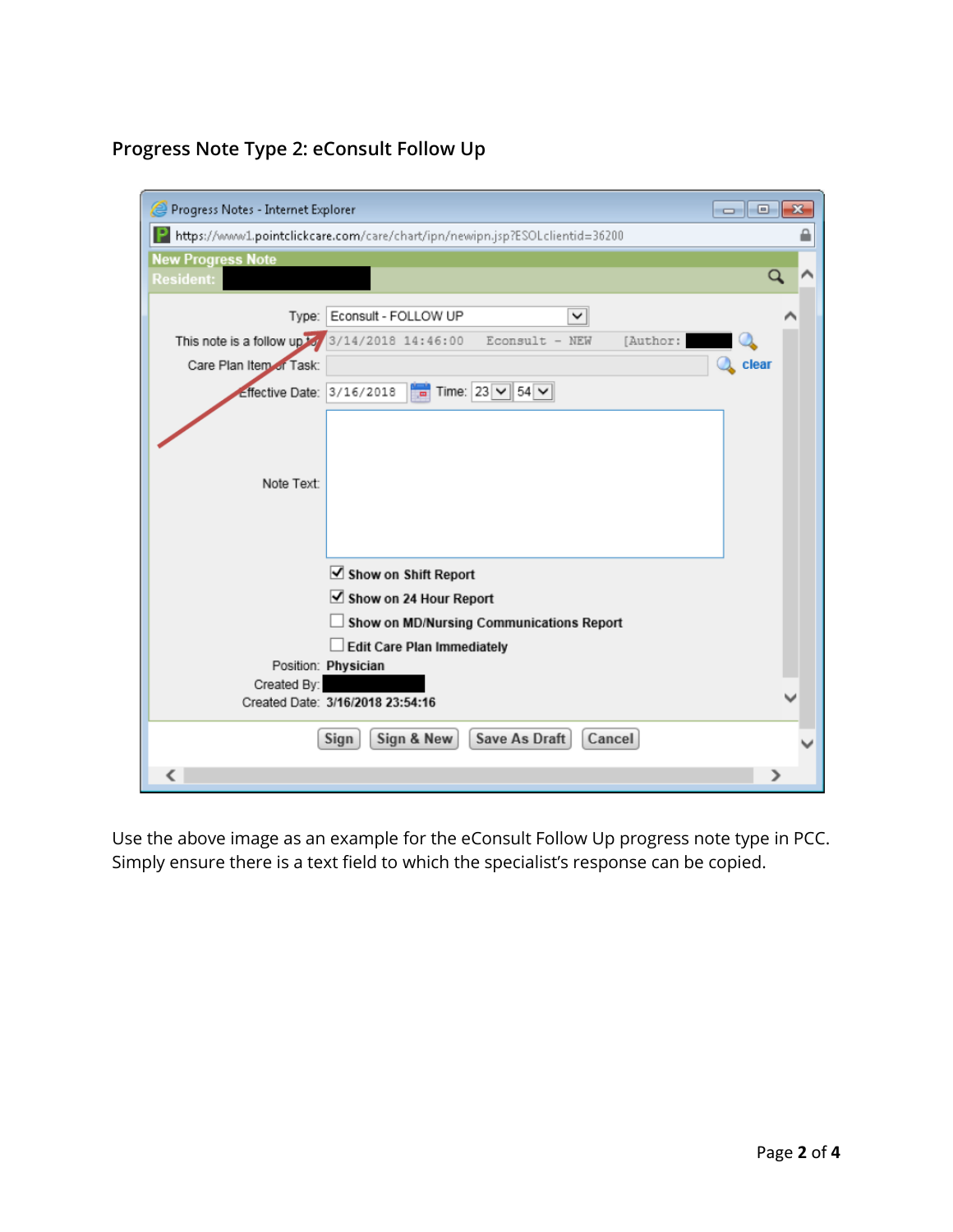## **Close Out Survey Form**

When an eConsult case is closed, the provider is asked three questions and is given an opportunity to leave comments. If a delegate will be used to facilitate eConsult case submission on behalf of the physicians and nurse practitioners in your home, the delegates will submit the survey answers on behalf of the provider.

| Before you complete<br>Your feedback on eConsult is instrumental in future directions and enhancements to this type of service. Please take a moment to choose<br>the responses below that represent your views regarding this specific case: |
|-----------------------------------------------------------------------------------------------------------------------------------------------------------------------------------------------------------------------------------------------|
| *1. Which of the following best describes the outcome of this eConsult for your patient:                                                                                                                                                      |
| $\bigcirc$ I was able to confirm a course of action that I originally had in mind                                                                                                                                                             |
| O I got good advice for a new or additional course of action                                                                                                                                                                                  |
| $\bigcirc$ I did not find the response very useful                                                                                                                                                                                            |
| $\bigcirc$ None of the above (please comment)                                                                                                                                                                                                 |
|                                                                                                                                                                                                                                               |
| *2. As a result of this eConsult would you say that:                                                                                                                                                                                          |
| $\bigcirc$ Referral was originally contemplated but now avoided at this stage                                                                                                                                                                 |
| O Referral was originally contemplated and is still needed                                                                                                                                                                                    |
| O Referral was not originally contemplated and is still not needed                                                                                                                                                                            |
| O Referral was not originally contemplated, but eConsult process resulted in a referral being initiated                                                                                                                                       |
| O There was no particular benefit to using eConsult in this case                                                                                                                                                                              |
| $\bigcirc$ Other (please comment)                                                                                                                                                                                                             |
|                                                                                                                                                                                                                                               |
| 3. We would value any additional feedback you provide on the system/application:                                                                                                                                                              |
| Enter comments                                                                                                                                                                                                                                |
|                                                                                                                                                                                                                                               |
| Cance                                                                                                                                                                                                                                         |
|                                                                                                                                                                                                                                               |

An efficient way of getting the provider's responses for the Close Out Survey is to create a google form or equivalent that can be sent to them by email. An example is below. Once the form is completed, the delegate will transcribe their responses into the eConsult portal and close the case.